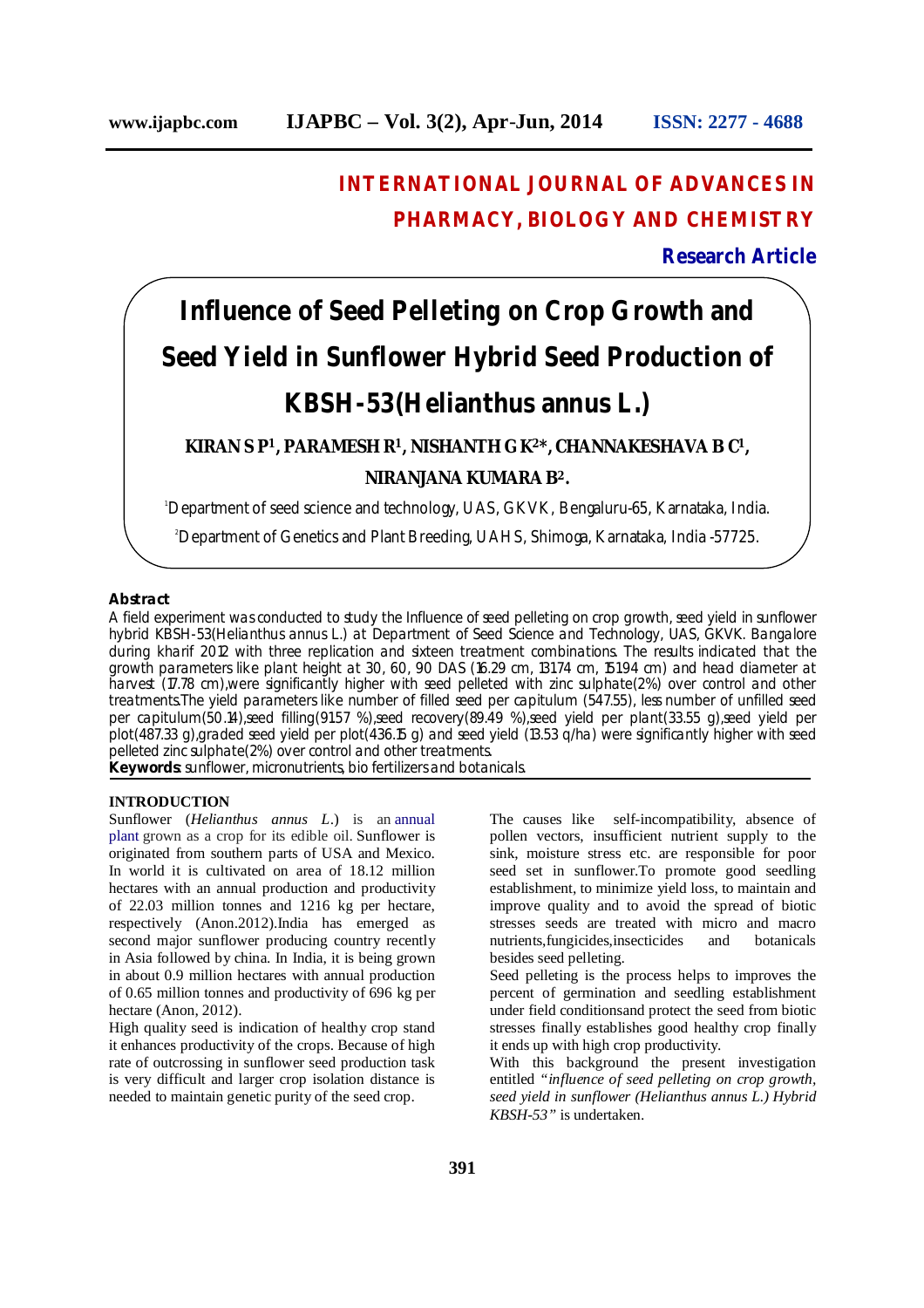#### **MATERIAL AND METHODS**

The sunflower crop was raised during Kharif, 2012 (August, 2012 to December, 2012) at plot E-6 of Department of Seed Science and Technology, UAS, GKVK. Bangalore, which is situated at 12º 15′ North latitude and 77º 35′ East longitude and at an altitude of 930 meter above the mean sea level. There were sixteen treatments laid out in factorial randomized block design with three replications. The treatments combinations includes

 $T_1B_1 = Zinc$  sulphate  $(2\%)$  + without botanicals and bio fertilizers,  $T_1B_2$ = Zinc sulphate (2%) +Ash  $(80g/kg \text{ of seed})$ ,  $\mathbf{T}_1 \mathbf{B}_3 = \text{Zinc sulphate } (2\%) + \text{Garlic}$ paste  $(100g/kg \text{ of seed})$ , $\mathbf{T_1B_4} = \mathbf{Z}$ inc sulphate  $(2\%)$ +Azotobacter (150g/kg of seed), $\mathbf{T}_1 \mathbf{B}_5$ = Zinc sulphate (2%) +Trichoderma viridae (6g/kg of seed), $\mathbf{T}_2 \mathbf{B}_1 = \text{Born}(0.5\%) + \text{without botanicals}$  and bio fertilizers, $\mathbf{T}_2 \mathbf{B}_2 = \text{Boron}(0.5\%) + \text{Ash}(80\text{g/kg of})$ seed), $\mathbf{T}_2 \mathbf{B}_3$ = Boron (0.5%) + Garlic paste (100g/kg) of seed). $\mathbf{T_2B_4} = \text{Boron} (0.5\%) + \text{Azotobacter} (150\text{g/kg of } seed)$ . $\mathbf{T_2B_5} = \text{Boron} (0.5\%)$ of seed), $T_2B_5$ = +trichoderma viridae (6g/kg of seed),**T3B1**= Gouch (3g per kg of seed) + without botanicals and biofertilizers, $\mathbf{T}_3 \mathbf{B}_2 =$  Gouch (3g per kg of seed) +Ash  $(80g/kg \text{ of } seed)$ , $\mathbf{T}_3\mathbf{B}_3$ = Gouch  $(3g \text{ per } kg \text{ of } seed)$ +Garlic paste (100g/kg of seed)*.*,**T3B4**= Gouch (3g per kg of seed) + Azotobacter (150g/kg of  $\text{seed}$ ), $\overline{T_3B_5}$  Gouch (3g per kg of seed) +Trichoderma viridae (6g/kg of seed),**T16**= Control.

#### **RESULTS AND DISCUSSION**

#### **Influence of seed pelleted chemical treatment on crop growth and seed yield of sunflower hybrid KBSH-53**

Oilseed crop such as sunflower has been found to respond to the application of micronutrients under favorable conditions due to its additive effect on growth and yield attributes. In the present investigation the growth attributes like plant height was significantly influenced due to its application of micronutrients at various stages.

However, significant differences in plant height (Table no.1) were observed at 30 DAS, 60DAS and 90 DAS among the treatments. Increase in plant height was noticed till the end of growth period due to zinc sulphate, Boron, and Gouch and botanicals application. Seed pelleted with zinc sulphate recorded highest plant height (16.29 cm) at 30 DAS, 60 DAS (131.74 cm) and 90 DAS (151.94 cm) as compared to other treatments and control  $(12.31cm, 119.85cm.135.12cm)$  respectively.<sup>3,5,7</sup>. This is because of zinc sulphate played important role in better crop growth. Besides it enhances the uptake of nitrogen and phosphorus by plants and increased

synthesis of protein, RNA and decrease in free amino acid and proline in plants.

The seed pelleted with zinc sulphate recorded significantly (Table no 1) highest head diameter (17.78 cm) compared to other treatment and control (un pelleted seeds) recorded the lowest head diameter (14.78 cm).This could be due to efficient metabolism and translocation of carbohydrates.

The seed pelleted with zinc sulphate recorded significantly on number of filled seeds (547.55), reduced the number of unfilled seeds per capitulum (50.14) and thereby increasing seed filling percentage (91.57 %), seed recovery percentage(89.49%) over control(460.12, 58.88 and 88.62 %, 81.68 %) respectively(Table 1 and 2). This could be due to increase in photosynthetic intensity, constituents of chloroplasts, might have contributed in greater assimilates leading to the higher number of filled seeds and seed filling percentage, seed recovery percentage.<sup>1</sup>

The seed yield per plant, seed yield per plot and seed yield (quintal /ha) also varied significantly among the treatments (Table no 2). Among these treatments seed pelleted zinc sulphate recorded highest seed yield per plant (33.55 g), seed yield per plot (487.33 g/plot) and seed yield (13.53 q/ha) over control(23.79 g,  $373.69$  g and  $10.38$  q/ha<sub>-1</sub>). This may be due to the initiation of mitochondrial activity, leaching of the toxic materials and increased metabolic activity, and also due to the increased Head diameter, seed filling percentage. 4,2

#### **Influence of botanicals and interaction effects of seed pelleting with chemicals and botanicals.**

Among the botanicals treatments, botanicals showed non-significant difference on plant height. Among botanicals without botanicals shows very good plant height followed by seed pelleted with ash, garlic paste and Azotobacter over control.

Among Interaction effects, seed pelleted with chemicals and botanicals did not differ significantly on plant height. Among interaction effects, the seed pelleted with zinc sulphate without botanicals  $(T_1B_1)$ gave highest plant height followed by  $z_{\text{NSO}_4}$  with ash and znS04 with garlic paste, boron without botanicals. Among the botanicals treatments, botanicals showed non-significant difference on head diameter, number of filled seeds, total number of seeds, seed filling percentage, seed recovery percentage and seed yield per plant, seed yield per plot and seed yield(quintal/ha) .

Among Interaction effects, seed pelleting with chemicals and botanicals did not differ significantly on Head diameter, Number of filled seeds, Total number of seeds, seed filling percentage, seed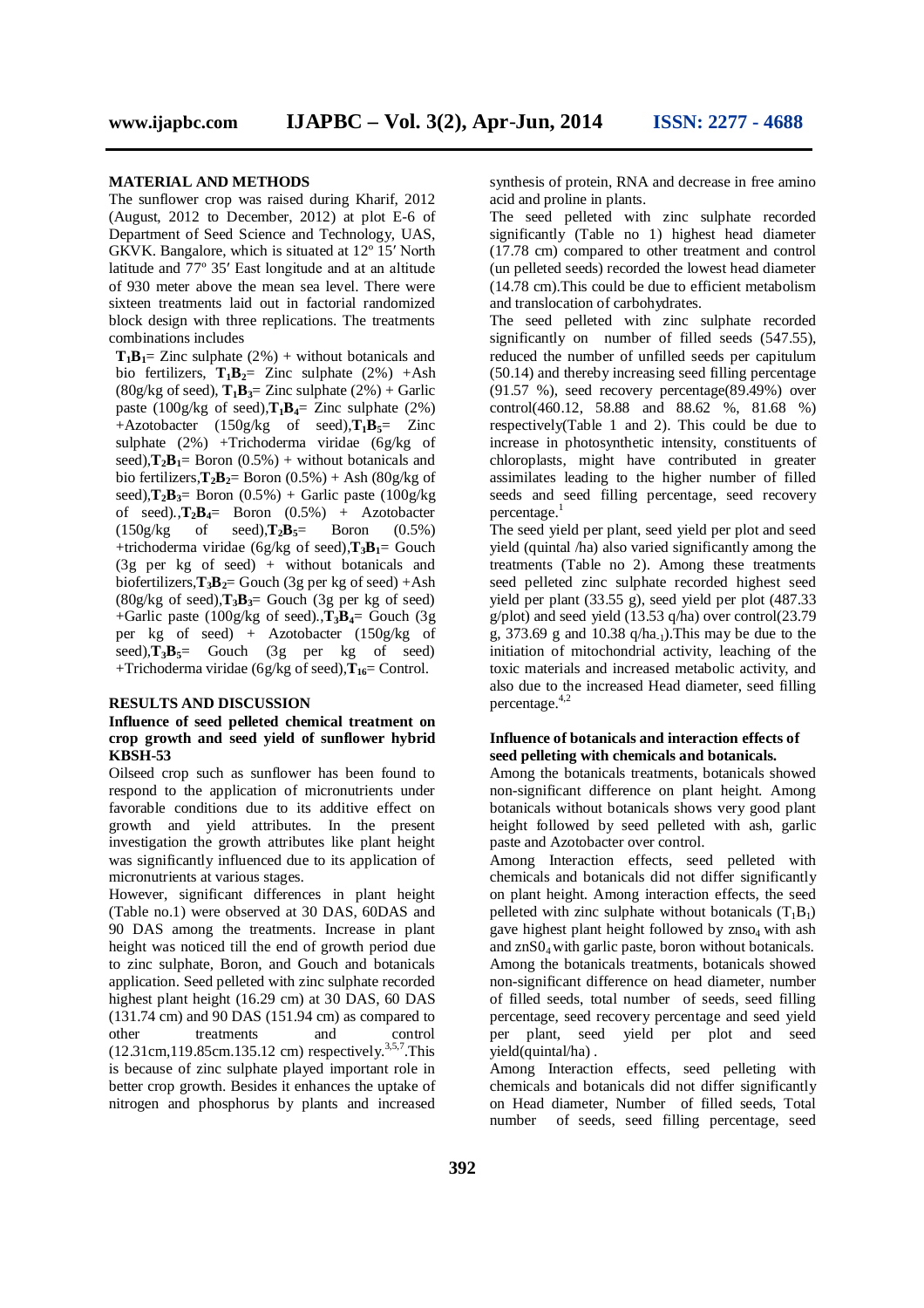recovery percentage and seed yield per plant, seed yield per plot and seed yield(quintal/ha) .

#### **CONCLUSION**

In the present investigation application of micronutrients like Zinc Sulphate, Boron and Gouch and Botanicals in the form of seed pelleting in Sunflower influences the crop growth and development throughout the life cycle. It is noticed that application of Zinc sulphate in sunflower through seed pelleting increases crop growth and also yield components like seed yield per plant, seed yield per plot and seed yield/ha.

| <b>Treatments</b>                                   | 30 DAS 60 DAS          | Plant height $(cm)$<br><b>90 DAS</b> |             | Capitulum<br>diameter(cm) | Number of<br>filled seed per<br>capitulum | Number of<br>unfilled seed<br>per capitulum |
|-----------------------------------------------------|------------------------|--------------------------------------|-------------|---------------------------|-------------------------------------------|---------------------------------------------|
| Chemicals (T)                                       |                        |                                      |             |                           |                                           |                                             |
| $T_1$ : Zinc sulphate (2%),                         | 16.29                  | 131.74                               | 151.94      | 17.78                     | 547.55                                    | 50.14                                       |
| $T_2$ : Boron (0.5%),                               | 14.98                  | 126.61                               | 144.03      | 16.62                     | 515.91                                    | 52.56                                       |
| $T_3$ : Gouch (5g per kg of seed)                   | 14.90                  | 125.98                               | 143.64      | 16.30                     | 512.13                                    | 54.07                                       |
| $S$ Em $\pm$                                        | 0.34                   | 1.71                                 | 2.24        | 0.42                      | 10.49                                     | 0.95                                        |
| $CD (P=0.05)$                                       | 1.00                   | 4.94                                 | 6.48        | 1.23                      | 30.32                                     | 2.74                                        |
| <b>Botanicals and bio fertilizers (B)</b>           |                        |                                      |             |                           |                                           |                                             |
| $B_1$ : Without botanicals,                         | 16.11                  | 128.53                               | 147.95      | 17.98                     | 541.36                                    | 50.43                                       |
| $B_2$ : Ash (80 g per kg of seed),                  | 15.16                  | 127.40                               | 147.54      | 16.52                     | 520.49                                    | 52.75                                       |
| $B_3$ : Garlic paste (100 g per kg of<br>seed)      | 15.19                  | 129.05                               | 145.31      | 16.33                     | 531.73                                    | 51.50                                       |
| $B_4$ : Azotobacter (150 g per kg 0f<br>seed)       | 14.85                  | 127.05                               | 145.42      | 16.87                     | 510.56                                    | 53.54                                       |
| $B_5$ : Trichoderma viridae (6 g per kg<br>of seed) | 15.59                  | 128.53                               | 146.93      | 16.80                     | 521.85                                    | 53.07                                       |
| $S$ Em $\pm$                                        | 0.45                   | 2.20                                 | 2.89        | 0.55                      | 13.55                                     | 1.22                                        |
| $CD (P=0.05)$                                       | <b>NS</b>              | <b>NS</b>                            | <b>NS</b>   | <b>NS</b>                 | <b>NS</b>                                 | <b>NS</b>                                   |
| <b>Interactions (TXB)</b>                           |                        |                                      |             |                           |                                           |                                             |
| $T_1B_1$                                            | 16.76                  | 134.51                               | 156.94      | 19.21                     | 584.52                                    | 45.30                                       |
| $T_1B_2$                                            | 16.10                  | 129.31                               | 154.79      | 17.36                     | 535.45                                    | 50.90                                       |
| $T_1B_3$                                            | 16.35                  | 132.88                               | 147.82      | 17.22                     | 571.79                                    | 47.10                                       |
| $T_1B_4$                                            | 15.70                  | 129.45                               | 148.12      | 18.21                     | 515.39                                    | 53.30                                       |
| $T_1B_5$                                            | 16.56                  | 132.55                               | 152.06      | 16.95                     | 530.64                                    | 54.12                                       |
| $T_2B_1$                                            | 15.44                  | 126.12                               | 141.04      | 17.56                     | 536.79                                    | 48.88                                       |
| $T_2B_2$                                            | 14.82                  | 125.12                               | 142.83      | 17.03                     | 496.79                                    | 51.90                                       |
| $T_2B_3$                                            | 15.14                  | 129.33                               | 146.19      | 15.06                     | 513.42                                    | 53.10                                       |
| $T_2B_4$                                            | 14.71                  | 125.93                               | 143.95      | 16.92                     | 500.08                                    | 55.12                                       |
| $T_2B_5$                                            | 14.81                  | 126.60                               | 146.15      | 16.55                     | 532.48                                    | 53.80                                       |
| $T_3B_1$                                            | 16.15                  | 124.96                               | 144.50      | 17.19                     | 502.79                                    | 57.12                                       |
| $T_3B_2$                                            | 14.59                  | 127.79                               | 145.03      | 15.17                     | 529.24                                    | 55.45                                       |
| $T_3B_3$                                            | 14.11                  | 124.96                               | 141.92      | 16.73                     | 509.99                                    | 54.30                                       |
| $T_3B_4$                                            | 14.25                  | 125.79                               | 144.19      | 15.50                     | 516.21                                    | 52.20                                       |
| $T_3B_5$                                            | 15.42                  | 126.45                               | 142.59      | 16.92                     | 502.45                                    | 51.30                                       |
| $S$ Em $\pm$                                        | 0.77                   | 3.82                                 | 2.89        | 0.95                      | 23.47                                     | 2.12                                        |
| $CD (P=0.05)$                                       | $\mathbf{N}\mathbf{S}$ | NS                                   | $_{\rm NS}$ | <b>NS</b>                 | <b>NS</b>                                 | <b>NS</b>                                   |
| Control (un pelleted)                               | 12.31                  | 119.85                               | 135.12      | 14.78                     | 460.12                                    | 58.88                                       |
| CV(%)                                               | 8.88                   | 5.19                                 | 5.96        | 9.88                      | 7.80                                      | 6.99                                        |